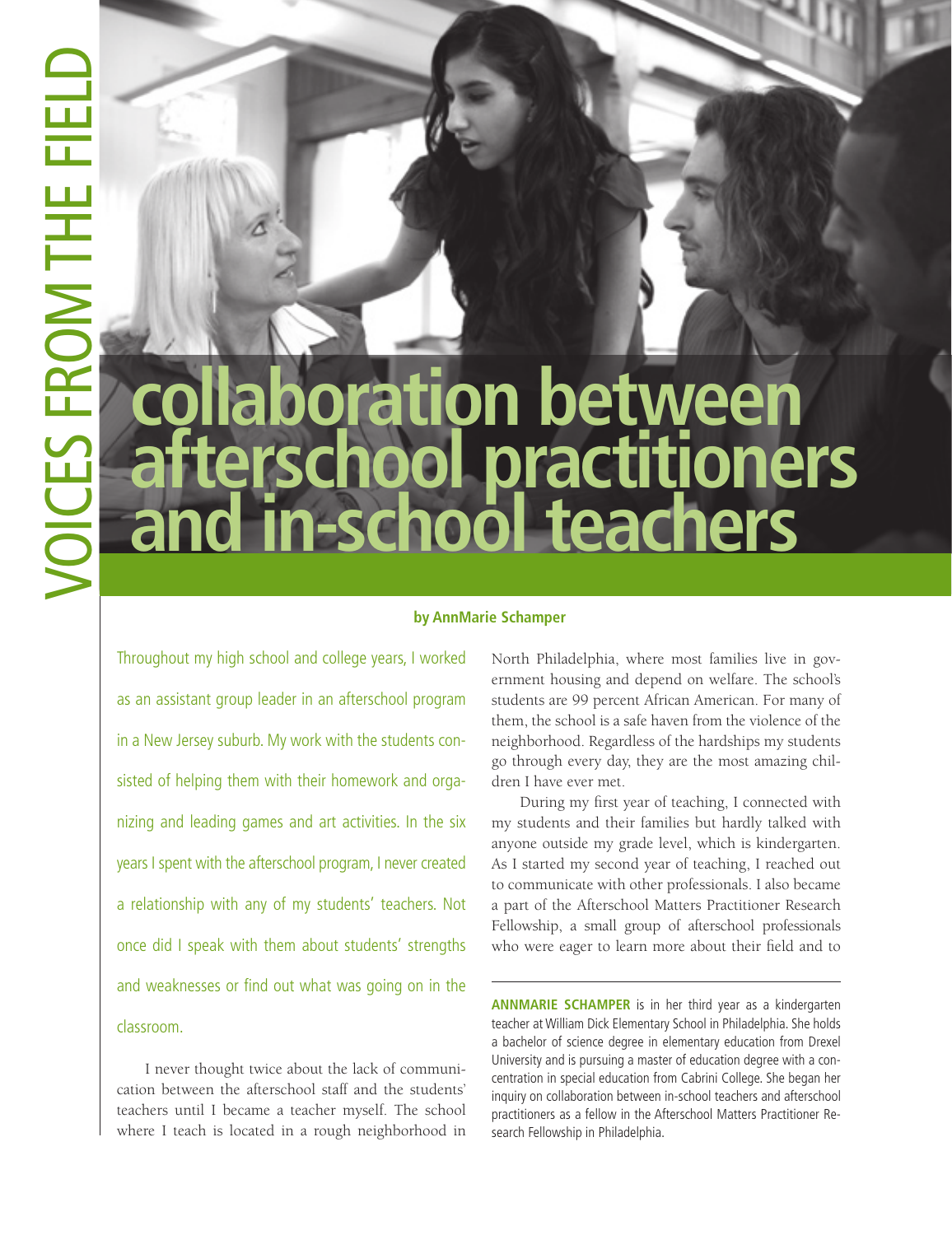use inquiry to improve their work. The first meeting was an eye-opening experience; I learned about amazing things that were going on in afterschool programs around Philadelphia. I still thought that afterschool programs offered only homework help and games. The Afterschool Matters fellows told me that afterschool programs help students relate what they are learning in school to reallife experiences, providing the students with hands-on learning opportunities and getting them involved in their communities. Hearing this, I started to wonder what the afterschool program in my school did.

### Learning from Afterschool and In-school Colleagues

I began my inquiry by sitting down with the director of my school's afterschool program. This program is provided free of charge to about 100 K–5 students from my school. It offers literacy programs such as Youth Education for Tomorrow and the 100 Book Challenge. Students also participate in projectbased learning (PBL), in which they gain valuable skills by focusing on a question or problem and solving it through a collaborative process of investigation. The director explained that she creates the PBL units—including such topics as healthy eating, community, and bullying—on her own, designing lessons and objectives that relate to state teaching standards. Every teacher keeps a running record of

Six of the seven teachers who responded to my survey thought, as I had, that the afterschool program consisted of homework help, games, and crafts. Only one teacher knew that the program did projects that supported students' learning in social studies, science, and literacy.

practitioners. I found that both groups defined *collaboration* as work toward a common goal, and both saw the value in collaborating with their counterparts, though most in-school teachers hesitated because they felt they didn't have time for collaboration. Six of the seven teachers who responded to my survey thought, as I had, that the afterschool program consisted of homework help, games, and crafts. Only one teacher knew that the program did projects that supported students' learning in social studies, science, and literacy. When given a list of three ways that collaboration might affect outcomes, six teachers checked "student academic achievement," three checked "student behavior improvement," and six checked "improved staff communication."

> The afterschool practitioners, by contrast, were well aware that their program activities correlated with themes taught during the school day. Their survey responses indicated that they wanted to work collaboratively with in-school teachers to support one another in fostering youth achievement and reinforce student learning. All six afterschool practitioners who answered the survey checked all three of the positive outcomes of collaboration: academic improvement, behavior improvement, and improved staff communication.

I was reassured to find that both parties wanted collaboration, but I shared their concerns on the issue of time. As I was thinking about how in-school and after-

rubrics to assess students' progress. After looking through her gigantic binder of rubrics and student work for each unit, I realized that afterschool programming wasn't just homework help any more. I was awed by how much the director did to create enriching learning experiences.

The director and I found many similarities between what I was teaching my students during the day and what they were investigating after school. I began to wonder how in-school teachers and afterschool practitioners could effectively and efficiently collaborate in order to facilitate student learning. I decided to start by finding out what each group of educators knew about what happened in the other's environment.

I sent an open-ended survey to the K–5 teachers in my school and a similar survey to the K–5 afterschool school teaching professionals could collaborate with one another in a manner that did not bring more work or encroach on their limited nonteaching time, I thought of my own relationship with my students' afterschool practitioner, Ms. B.

## My Experience with School-Afterschool Collaboration

Ms. B not only teaches my students after school but also serves as the pre-K teaching assistant during the school day. During my first year of teaching, Ms. B and I became close. She would help me when I was struggling with a student's behavior or when I needed ideas on activities to do in my classroom. Still, I never discussed the afterschool program with her.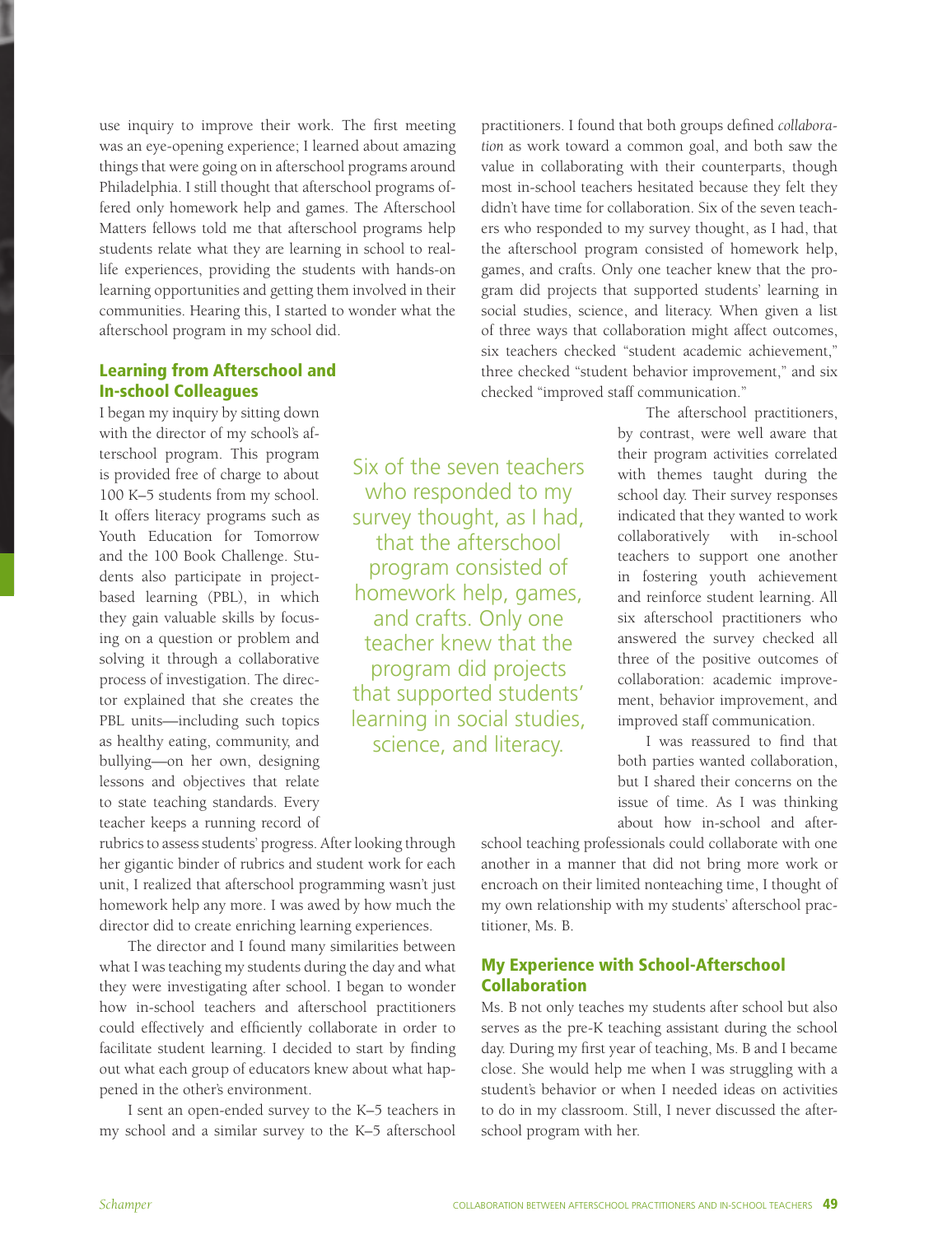After I gained insight into the afterschool program, I realized that Ms. B and I could do much more together to benefit our students. One day when my students were at lunch, I sat down to talk to Ms. B about what she does with the kids after school. She told me that they were in the middle of a unit on community, in which she had read the students books on neighborhoods and community workers. As I flipped through her binder of rubrics and student writing and art, I could not help but think that the work my students were producing for her was similar to the work they did with me. We started talking about individual students' strengths and weaknesses in both academics and behavior. I told her what I saw in my students during the day and she shared what she saw after school.

Our conversations about our students continued over the weeks. Any time either of us had a problem or saw a skill that a student needed to work on, we would contact the other in a quick phone call or classroom visit. Two examples illustrate how we worked together to improve students' behavioral and academic outcomes.

Ms. B and I were both having trouble with the behavior of a student I'll call Charles. Both during and after school, Charles was constantly calling out, getting out of his seat without permission, and

screaming during independent work time. We needed to work together to get Charles' behavior under control because he was in danger of being kicked out of the afterschool program. After Ms. B and I discussed his issues, I sat down with Charles during lunch to write a behavioral contract. In response to my question, Charles told me that appropriate classroom behavior meant sitting in his seat, raising his hand, and using an indoor voice. His contract included these behaviors as well as rewards and consequences, both in my classroom and in Ms. B's. If Charles stayed true to the contract at least four days out of the week, he would get a treat on Friday, but if he broke the contact he would get lunch detention or sit out from fun afterschool activities such as parties and game time. After Charles signed the contract, I made copies for both me and Ms. B.

Every day, when Ms. B came to pick up the students for afterschool, I would give her a quick recap of how Charles' day had gone. If he stayed true to his contract,

As I flipped through her binder of rubrics and student writing and art, I could not help but think that the work my students were producing for her was similar to the work they did with me.

he could participate in the fun learning experiences Ms. B had planned. If not, he would have to miss the afterschool party or not sit with his friends during learning activities and games. The next morning, I would call Ms. B to see how Charles had done the previous afternoon. Thus Charles' behavior was being monitored not only during the school day but also after school.The first week we tried this strategy, Charles had four lunch detentions and missed out on a Friday pizza party in Ms. B's classroom. However, after a month he started to show positive behavioral changes. If Ms. B and I had not collaborated on his behavior issues, Charles could very well have been dismissed from the afterschool program. Instead, because we worked closely together to monitor,

> correct, and reward his behavior, Charles made positive changes in the way he acted both in and after school.

> In a second example, Ms. B and I collaborated to improve the reading skills of another student, "Tyquan." As the end of the second marking period approached, I tested my students' independent reading levels. I was concerned that Tyquan was not going to stay on track with the rest of the class. He could not discriminate between a word and a letter, could read only 10 of the 30 high-frequency words I had taught, and could not blend

sounds in order to read unfamiliar words. I knew that Ms. B could help.

I went to Ms. B's classroom on my lunch break to discuss Tyquan's struggles. Ms. B had also noticed that his reading skills were not at the level of other students and that he needed a lot of support when the students did their 100 Book Challenge. I gave her a stack of ten books I was working on with Tyquan and asked if he could read those books for the 100 Book Challenge. I also gave her a list of the high-frequency words the students had learned, asking if she would post them and go over them for further reinforcement. She took the books and the word list and assured me she would use them both to help Tyquan become a stronger reader.

When I later asked Tyquan if he was practicing his reading during the afterschool program, he showed me the books he was reading after school—the ones I had given Ms. B. A month later, I retested Tyquan to see if he had improved his reading skills. I found that he could